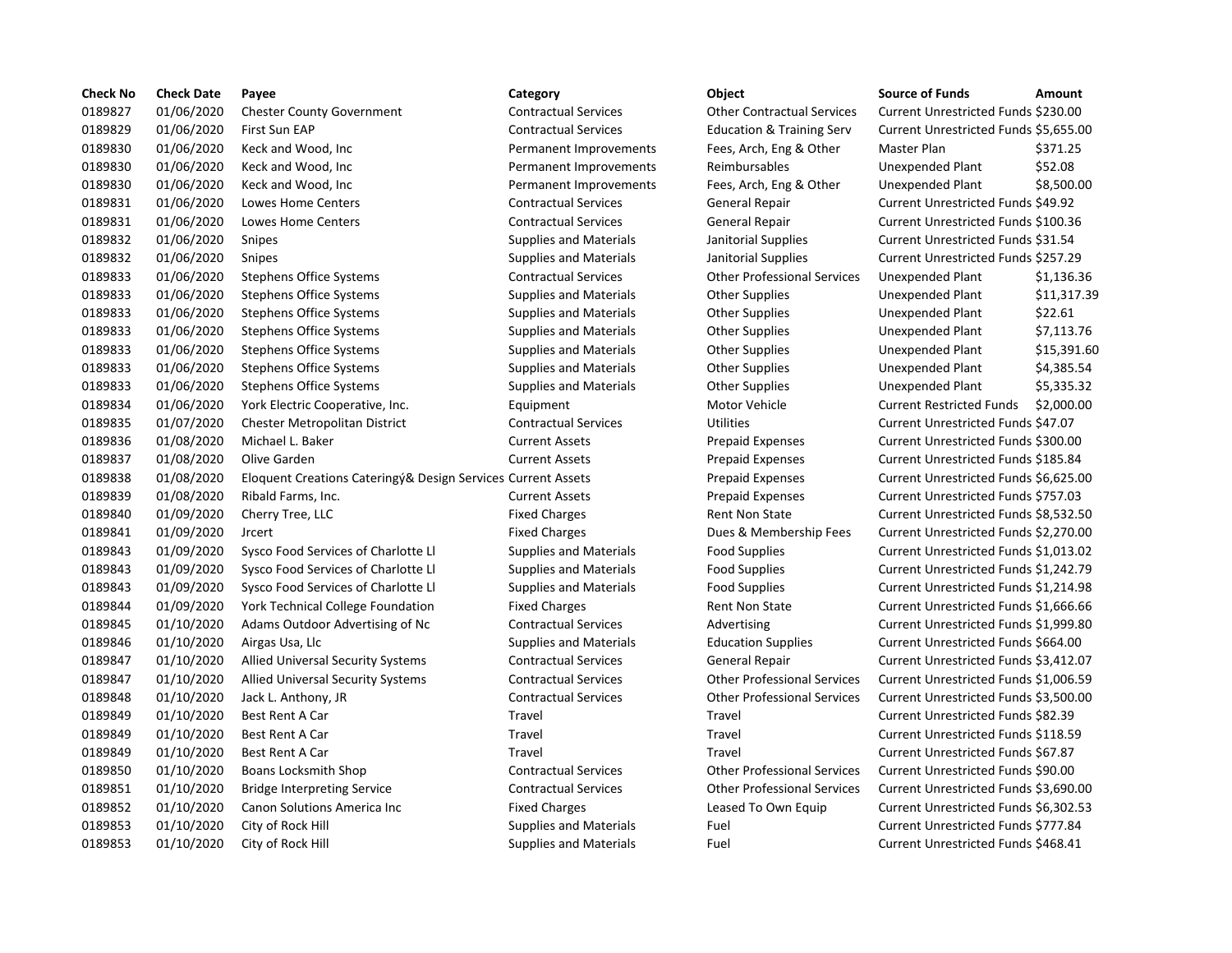| <b>Check No</b> | <b>Check Date</b> | Payee                             | Category                      | Object                               | <b>Source of Funds</b>                     | Amount    |
|-----------------|-------------------|-----------------------------------|-------------------------------|--------------------------------------|--------------------------------------------|-----------|
| 0189854         | 01/10/2020        | Clean Windows Unlimited           | <b>Contractual Services</b>   | <b>Other Contractual Services</b>    | Current Unrestricted Funds \$5,225.0       |           |
| 0189855         | 01/10/2020        | ColorID LLC                       | <b>Contractual Services</b>   | <b>Other Professional Services</b>   | Current Unrestricted Funds \$370.00        |           |
| 0189855         | 01/10/2020        | ColorID LLC                       | <b>Contractual Services</b>   | <b>Other Professional Services</b>   | Current Unrestricted Funds \$980.00        |           |
| 0189855         | 01/10/2020        | ColorID LLC                       | <b>Contractual Services</b>   | <b>Other Professional Services</b>   | Current Unrestricted Funds \$160.00        |           |
| 0189856         | 01/10/2020        | <b>Communications Supply Corp</b> | <b>Supplies and Materials</b> | <b>Other Supplies</b>                | Unexpended Plant                           | \$235.96  |
| 0189856         | 01/10/2020        | <b>Communications Supply Corp</b> | <b>Supplies and Materials</b> | <b>Other Supplies</b>                | Unexpended Plant                           | \$729.00  |
| 0189857         | 01/10/2020        | Dade Paper and Bag Co             | <b>Supplies and Materials</b> | Janitorial Supplies                  | Current Unrestricted Funds \$1,827.3       |           |
| 0189858         | 01/10/2020        | Eagle Wood, Inc                   | Permanent Improvements        | Other Permanent Imp                  | Unexpended Plant                           | \$96,752  |
| 0189859         | 01/10/2020        | ESP Associates, Inc.              | Permanent Improvements        | Fees, Arch, Eng & Other              | Unexpended Plant                           | \$2,613.5 |
| 0189859         | 01/10/2020        | ESP Associates, Inc.              | Permanent Improvements        | Reimbursables                        | Unexpended Plant                           | \$130.80  |
| 0189860         | 01/10/2020        | Fastenal                          | <b>Supplies and Materials</b> | <b>Other Supplies</b>                | Current Unrestricted Funds \$208.65        |           |
| 0189861         | 01/10/2020        | <b>Grove Medical</b>              | <b>Supplies and Materials</b> | <b>Education Supplies</b>            | Current Unrestricted Funds \$20.35         |           |
| 0189861         | 01/10/2020        | <b>Grove Medical</b>              | <b>Supplies and Materials</b> | <b>Education Supplies</b>            | Current Unrestricted Funds \$26.94         |           |
| 0189862         | 01/10/2020        | The Honey Baked Ham Co #1543      | Supplies and Materials        | <b>Food Supplies</b>                 | Current Unrestricted Funds \$222.12        |           |
| 0189863         | 01/10/2020        | Johnson Controls Inc              | <b>Contractual Services</b>   | <b>General Repair</b>                | Current Unrestricted Funds \$7,112.0       |           |
| 0189863         | 01/10/2020        | Johnson Controls Inc              | <b>Contractual Services</b>   | <b>General Repair</b>                | Current Unrestricted Funds \$208.00        |           |
| 0189864         | 01/10/2020        | Kwik Klean, Inc.                  | <b>Contractual Services</b>   | <b>Other Professional Services</b>   | Current Unrestricted Funds \$205.20        |           |
| 0189865         | 01/10/2020        | Lowes Home Centers                | <b>Contractual Services</b>   | <b>General Repair</b>                | Current Unrestricted Funds \$388.11        |           |
| 0189865         | 01/10/2020        | Lowes Home Centers                | <b>Contractual Services</b>   | General Repair                       | <b>Current Unrestricted Funds \$319.29</b> |           |
| 0189866         | 01/10/2020        | Mid-Carolina Ahec, Inc.           | <b>Contractual Services</b>   | <b>Other Professional Services</b>   | Current Unrestricted Funds \$205.00        |           |
| 0189866         | 01/10/2020        | Mid-Carolina Ahec, Inc.           | <b>Supplies and Materials</b> | <b>Other Supplies</b>                | Current Unrestricted Funds \$30.00         |           |
| 0189867         | 01/10/2020        | OCLC Net Library #774418          | Equipment                     | Library Books, Maps & Film           | Current Unrestricted Funds \$25.25         |           |
| 0189868         | 01/10/2020        | Panera LLC                        | <b>Contractual Services</b>   | <b>Education &amp; Training Serv</b> | Current Unrestricted Funds \$326.43        |           |
| 0189868         | 01/10/2020        | Panera LLC                        | <b>Supplies and Materials</b> | Food Supplies                        | Current Unrestricted Funds \$13.99         |           |
| 0189868         | 01/10/2020        | Panera LLC                        | <b>Supplies and Materials</b> | Food Supplies                        | Current Unrestricted Funds \$29.99         |           |
| 0189868         | 01/10/2020        | Panera LLC                        | <b>Supplies and Materials</b> | Food Supplies                        | Current Unrestricted Funds \$17.49         |           |
| 0189868         | 01/10/2020        | Panera LLC                        | <b>Supplies and Materials</b> | Food Supplies                        | Current Unrestricted Funds \$15.00         |           |
| 0189869         | 01/10/2020        | <b>Porter Paints</b>              | <b>Contractual Services</b>   | <b>General Repair</b>                | Current Unrestricted Funds \$210.09        |           |
| 0189869         | 01/10/2020        | <b>Porter Paints</b>              | <b>Contractual Services</b>   | <b>General Repair</b>                | Current Unrestricted Funds \$75.63         |           |
| 0189870         | 01/10/2020        | RCI of SC Inc.                    | Permanent Improvements        | Fees, Arch, Eng & Other              | <b>County Projects</b>                     | \$350.00  |
| 0189870         | 01/10/2020        | RCI of SC Inc.                    | Permanent Improvements        | Reimbursables                        | <b>County Projects</b>                     | \$53.50   |
| 0189870         | 01/10/2020        | RCI of SC Inc.                    | Permanent Improvements        | Reimbursables                        | Unexpended Plant                           | \$107.00  |
| 0189870         | 01/10/2020        | RCI of SC Inc.                    | Permanent Improvements        | Fees, Arch, Eng & Other              | Unexpended Plant                           | \$520.00  |
| 0189871         | 01/10/2020        | Roto-Rooter Plumbers              | Permanent Improvements        | Other Permanent Imp                  | Unexpended Plant                           | \$5,850.0 |
| 0189872         | 01/10/2020        | Snipes                            | <b>Supplies and Materials</b> | Janitorial Supplies                  | Current Unrestricted Funds \$39.16         |           |
| 0189872         | 01/10/2020        | Snipes                            | <b>Supplies and Materials</b> | Janitorial Supplies                  | Current Unrestricted Funds \$9.74          |           |
| 0189873         | 01/10/2020        | Staffmark                         | <b>Contractual Services</b>   | <b>Other Contractual Services</b>    | Current Unrestricted Funds \$522.59        |           |
| 0189873         | 01/10/2020        | Staffmark                         | <b>Contractual Services</b>   | <b>Other Contractual Services</b>    | Current Unrestricted Funds \$228.80        |           |
| 0189874         | 01/10/2020        | <b>TG&amp;R Landscape Group</b>   | <b>Contractual Services</b>   | <b>Other Professional Services</b>   | Current Unrestricted Funds \$1,940.0       |           |
| 0189875         | 01/10/2020        | <b>Unifirst Corporation</b>       | <b>Contractual Services</b>   | <b>Other Professional Services</b>   | Current Unrestricted Funds \$126.83        |           |
| 0189876         | 01/10/2020        | United Refrigeration Inc          | <b>Contractual Services</b>   | <b>General Repair</b>                | <b>Current Unrestricted Funds \$175.53</b> |           |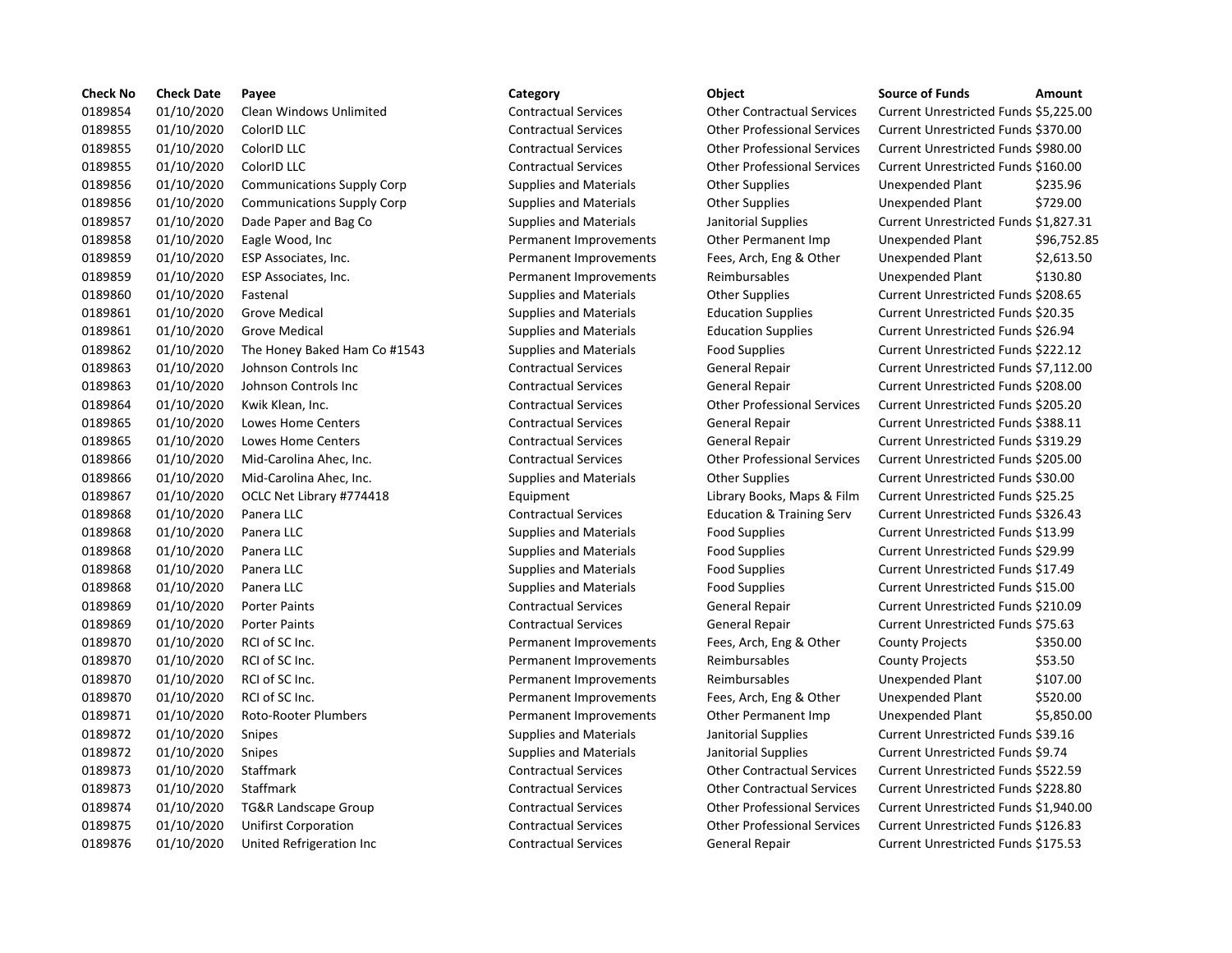| <b>Check No</b> | <b>Check Date</b> | Payee                               | Category                      | Object                                                        | <b>Source of Funds</b>               | Amount     |
|-----------------|-------------------|-------------------------------------|-------------------------------|---------------------------------------------------------------|--------------------------------------|------------|
| 0189877         | 01/10/2020        | W Square Advertising                | <b>Supplies and Materials</b> | Promotional                                                   | Current Unrestricted Funds \$5,060.7 |            |
| 0189878         | 01/10/2020        | <b>Boykin and Davis Llc</b>         | <b>Contractual Services</b>   | Legal Services                                                | Current Unrestricted Funds \$4,151.4 |            |
| 0189882         | 01/10/2020        | S C State Board for Tech and Comp E | <b>Current Liabilities</b>    | Unemployment Tax Matching Current Unrestricted Funds \$10,067 |                                      |            |
| 0189882         | 01/10/2020        | S C State Board for Tech and Comp E | <b>Current Liabilities</b>    | <b>Worker's Comp Matching</b>                                 | Current Unrestricted Funds \$106,97  |            |
| 0189883         | 01/13/2020        | Elite Entertainment                 | <b>Current Assets</b>         | <b>Prepaid Expenses</b>                                       | Current Unrestricted Funds \$1,300.0 |            |
| 0189885         | 01/13/2020        | Interstate Supply Company Inc       | <b>Supplies and Materials</b> | Janitorial Supplies                                           | Current Unrestricted Funds \$1,242.1 |            |
| 0189885         | 01/13/2020        | Interstate Supply Company Inc       | <b>Supplies and Materials</b> | Janitorial Supplies                                           | Current Unrestricted Funds \$1,213.2 |            |
| 0189886         | 01/15/2020        | Ellucian Inc                        | <b>Contractual Services</b>   | <b>Other Professional Services</b>                            | Current Unrestricted Funds \$266.25  |            |
| 0189888         | 01/15/2020        | Smooth Move                         | <b>Contractual Services</b>   | <b>Other Professional Services</b>                            | Unexpended Plant                     | \$1,500.0  |
| 0189888         | 01/15/2020        | Smooth Move                         | <b>Contractual Services</b>   | <b>Other Professional Services</b>                            | Unexpended Plant                     | \$1,000.0  |
| 0189888         | 01/15/2020        | Smooth Move                         | <b>Contractual Services</b>   | <b>Other Professional Services</b>                            | Unexpended Plant                     | \$2,500.0  |
| 0189889         | 01/15/2020        | <b>TMD Cakes Company</b>            | <b>Supplies and Materials</b> | <b>Food Supplies</b>                                          | Current Unrestricted Funds \$90.00   |            |
| 0189890         | 01/15/2020        | <b>Professional Printers Inc.</b>   | <b>Contractual Services</b>   | Printing                                                      | Current Unrestricted Funds \$54.00   |            |
| 0189890         | 01/15/2020        | <b>Professional Printers Inc.</b>   | <b>Contractual Services</b>   | Printing                                                      | Current Unrestricted Funds \$1,744.0 |            |
| 0189891         | 01/16/2020        | <b>Bank of America</b>              | <b>Current Liabilities</b>    | A/P Bank of America                                           | Current Unrestricted Funds \$111,72  |            |
| 0189892         | 01/16/2020        | Chester Metropolitan District       | <b>Contractual Services</b>   | <b>Utilities</b>                                              | Current Unrestricted Funds \$551.98  |            |
| 0189894         | 01/16/2020        | Midlands Health Center Llc          | Op Revenue - CE               | Occup Up C/E                                                  | Current Unrestricted Funds \$825.00  |            |
| 0189894         | 01/16/2020        | Midlands Health Center Llc          | Op Revenue - CE               | Occup Up C/E                                                  | Current Unrestricted Funds \$825.00  |            |
| 0189896         | 01/21/2020        | Amteck Communications Management, L | <b>Supplies and Materials</b> | <b>Other Supplies</b>                                         | Unexpended Plant                     | $$1,610.\$ |
| 0189896         | 01/21/2020        | Amteck Communications Management, L | <b>Supplies and Materials</b> | <b>Other Supplies</b>                                         | Unexpended Plant                     | \$2,575.0  |
| 0189896         | 01/21/2020        | Amteck Communications Management, L | <b>Contractual Services</b>   | <b>Other Professional Services</b>                            | Unexpended Plant                     | \$2,280.3  |
| 0189896         | 01/21/2020        | Amteck Communications Management, L | <b>Contractual Services</b>   | <b>Other Professional Services</b>                            | Unexpended Plant                     | \$334.80   |
| 0189896         | 01/21/2020        | Amteck Communications Management, L | <b>Contractual Services</b>   | <b>Other Professional Services</b>                            | Unexpended Plant                     | \$332.76   |
| 0189896         | 01/21/2020        | Amteck Communications Management, L | <b>Contractual Services</b>   | <b>Other Professional Services</b>                            | Unexpended Plant                     | \$2,227.9  |
| 0189896         | 01/21/2020        | Amteck Communications Management, L | <b>Contractual Services</b>   | <b>Other Professional Services</b>                            | Unexpended Plant                     | \$3,942.4  |
| 0189896         | 01/21/2020        | Amteck Communications Management, L | <b>Contractual Services</b>   | <b>Other Professional Services</b>                            | Unexpended Plant                     | \$5,746.0  |
| 0189896         | 01/21/2020        | Amteck Communications Management, L | <b>Contractual Services</b>   | <b>Other Professional Services</b>                            | Unexpended Plant                     | \$5,250.0  |
| 0189896         | 01/21/2020        | Amteck Communications Management, L | <b>Contractual Services</b>   | <b>Other Professional Services</b>                            | Unexpended Plant                     | \$5,947.7  |
| 0189897         | 01/21/2020        | Canon Solutions America Inc         | <b>Fixed Charges</b>          | Leased To Own Equip                                           | Current Unrestricted Funds \$781.10  |            |
| 0189897         | 01/21/2020        | <b>Canon Solutions America Inc.</b> | <b>Fixed Charges</b>          | Rental Other                                                  | Current Unrestricted Funds \$86.19   |            |
| 0189898         | 01/21/2020        | Davis & Floyd, Inc.                 | Permanent Improvements        | Reimbursables                                                 | Unexpended Plant                     | \$100.66   |
| 0189898         | 01/21/2020        | Davis & Floyd, Inc.                 | Permanent Improvements        | Fees, Arch, Eng & Other                                       | Unexpended Plant                     | \$6,591.0  |
| 0189899         | 01/21/2020        | DXC Technology Services LLC         | <b>Contractual Services</b>   | <b>Other Contractual Services</b>                             | Current Unrestricted Funds \$761.25  |            |
| 0189900         | 01/21/2020        | IData Incorporated                  | <b>Contractual Services</b>   | <b>Other Professional Services</b>                            | Current Unrestricted Funds \$1,316.2 |            |
| 0189900         | 01/21/2020        | IData Incorporated                  | <b>Contractual Services</b>   | <b>Other Professional Services</b>                            | Current Unrestricted Funds \$1,350.0 |            |
| 0189901         | 01/21/2020        | Interstate Supply Company Inc       | <b>Supplies and Materials</b> | Janitorial Supplies                                           | Current Unrestricted Funds \$454.64  |            |
| 0189901         | 01/21/2020        | Interstate Supply Company Inc       | <b>Supplies and Materials</b> | Janitorial Supplies                                           | Current Unrestricted Funds \$454.75  |            |
| 0189902         | 01/21/2020        | JJ Keller & Associates Inc          | <b>Supplies and Materials</b> | <b>Education Supplies</b>                                     | Current Unrestricted Funds \$701.64  |            |
| 0189903         | 01/21/2020        | Lawmen's Distribution, LLC          | <b>Supplies and Materials</b> | <b>Other Supplies</b>                                         | Current Unrestricted Funds \$53.63   |            |
| 0189904         | 01/21/2020        | Panera LLC                          | <b>Supplies and Materials</b> | <b>Food Supplies</b>                                          | Current Unrestricted Funds \$-0.06   |            |
| 0189904         | 01/21/2020        | Panera LLC                          | <b>Supplies and Materials</b> | <b>Food Supplies</b>                                          | Current Unrestricted Funds \$18.18   |            |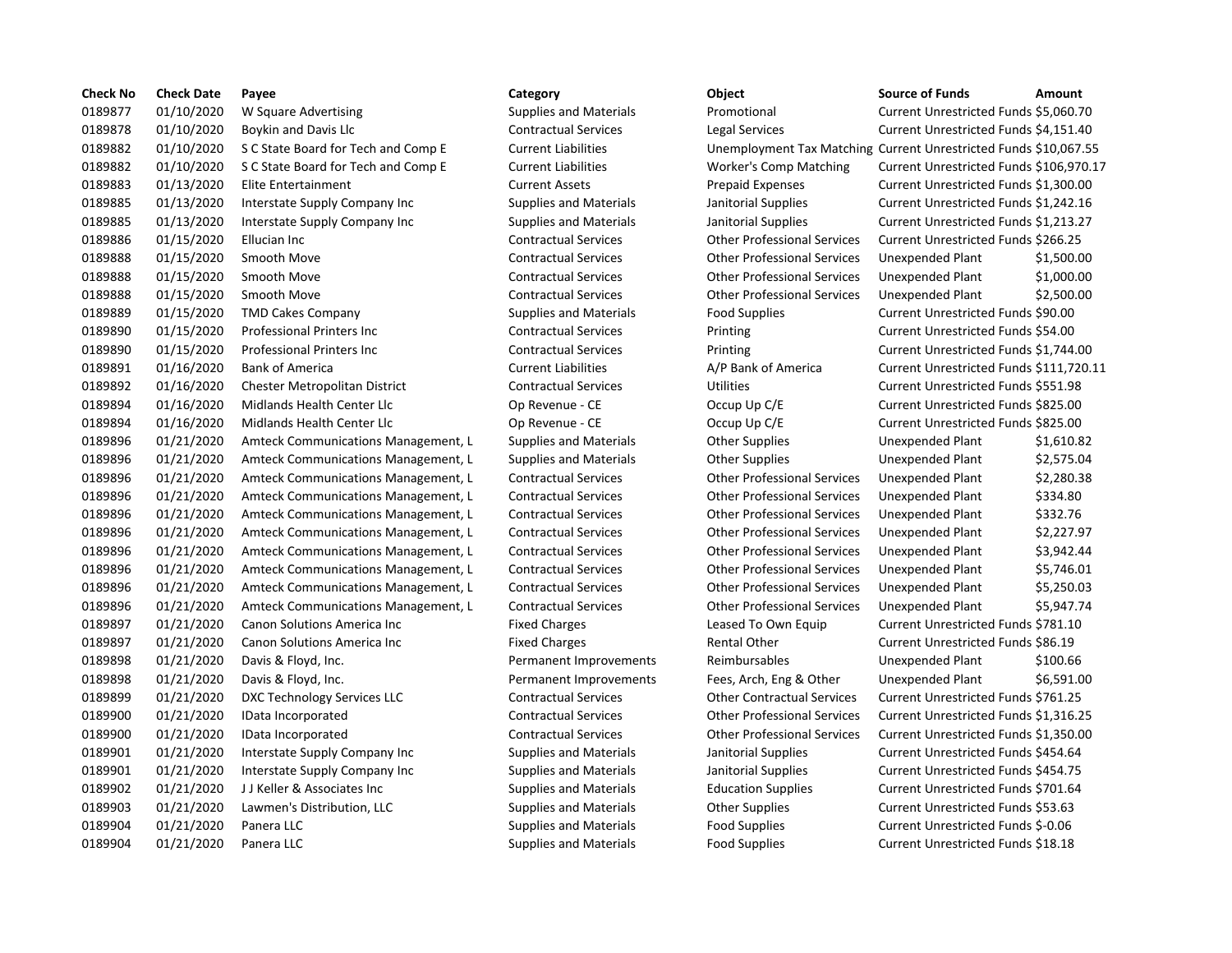| <b>Check No</b> | <b>Check Date</b> | Payee                               | Category                      | Object                               | <b>Source of Funds</b><br>Amount             |
|-----------------|-------------------|-------------------------------------|-------------------------------|--------------------------------------|----------------------------------------------|
| 0189904         | 01/21/2020        | Panera LLC                          | <b>Supplies and Materials</b> | <b>Food Supplies</b>                 | Current Unrestricted Funds \$6.29            |
| 0189904         | 01/21/2020        | Panera LLC                          | <b>Supplies and Materials</b> | <b>Food Supplies</b>                 | <b>Current Unrestricted Funds \$2.99</b>     |
| 0189904         | 01/21/2020        | Panera LLC                          | <b>Supplies and Materials</b> | Food Supplies                        | Current Unrestricted Funds \$34.98           |
| 0189905         | 01/21/2020        | <b>Porter Paints</b>                | <b>Contractual Services</b>   | <b>General Repair</b>                | Current Unrestricted Funds \$90.06           |
| 0189906         | 01/21/2020        | Presidio Technology Capital, LLC    | <b>Fixed Charges</b>          | Leased To Own Equip                  | Current Unrestricted Funds \$1,844.3         |
| 0189907         | 01/21/2020        | Southeastern Paper Group, Inc       | <b>Supplies and Materials</b> | Janitorial Supplies                  | Current Unrestricted Funds \$391.51          |
| 0189908         | 01/21/2020        | Statesville Roofing & Building Rest | Permanent Improvements        | Other Permanent Imp                  | <b>County Projects</b><br>\$2,545.5          |
| 0189909         | 01/21/2020        | York Electric Cooperative, Inc.     | Equipment                     | Motor Vehicle                        | <b>Current Restricted Funds</b><br>\$2,000.0 |
| 0189911         | 01/21/2020        | <b>Sunway Charters</b>              | <b>Contractual Services</b>   | <b>Education &amp; Training Serv</b> | Current Unrestricted Funds \$770.00          |
| 0189912         | 01/23/2020        | S C Tech Education Assoc            | <b>Contractual Services</b>   | <b>Education &amp; Training Serv</b> | Current Unrestricted Funds \$1,020.0         |
| 0189912         | 01/23/2020        | <b>S C Tech Education Assoc</b>     | <b>Fixed Charges</b>          | Dues & Membership Fees               | Current Unrestricted Funds \$85.00           |
| 0189913         | 01/24/2020        | #thesavageway                       | <b>Current Assets</b>         | <b>Prepaid Expenses</b>              | Current Unrestricted Funds \$-1,600.         |
| 0189913         | 01/24/2020        | #thesavageway                       | <b>Contractual Services</b>   | <b>Other Professional Services</b>   | Unexpended Plant<br>\$3,200.0                |
| 0189914         | 01/24/2020        | Airgas Usa, Llc                     | <b>Supplies and Materials</b> | <b>Education Supplies</b>            | Current Unrestricted Funds \$449.86          |
| 0189914         | 01/24/2020        | Airgas Usa, Llc                     | <b>Supplies and Materials</b> | <b>Education Supplies</b>            | Current Unrestricted Funds \$198.87          |
| 0189915         | 01/24/2020        | <b>Associated Microscope</b>        | <b>Contractual Services</b>   | <b>General Repair</b>                | Current Unrestricted Funds \$2,420.0         |
| 0189915         | 01/24/2020        | Associated Microscope               | <b>Contractual Services</b>   | General Repair                       | Current Unrestricted Funds \$483.00          |
| 0189915         | 01/24/2020        | Associated Microscope               | <b>Contractual Services</b>   | General Repair                       | Current Unrestricted Funds \$144.00          |
| 0189915         | 01/24/2020        | <b>Associated Microscope</b>        | <b>Contractual Services</b>   | <b>General Repair</b>                | Current Unrestricted Funds \$90.00           |
| 0189915         | 01/24/2020        | <b>Associated Microscope</b>        | <b>Contractual Services</b>   | <b>General Repair</b>                | Current Unrestricted Funds \$20.00           |
| 0189915         | 01/24/2020        | <b>Associated Microscope</b>        | <b>Contractual Services</b>   | General Repair                       | Current Unrestricted Funds \$20.00           |
| 0189916         | 01/24/2020        | Augusoft, Inc.                      | <b>Contractual Services</b>   | <b>Other Professional Services</b>   | Current Unrestricted Funds \$220.00          |
| 0189917         | 01/24/2020        | <b>Blackboard Inc</b>               | <b>Contractual Services</b>   | <b>Other Professional Services</b>   | Current Unrestricted Funds \$3,600.0         |
| 0189917         | 01/24/2020        | <b>Blackboard Inc</b>               | <b>Contractual Services</b>   | <b>Other Professional Services</b>   | Current Unrestricted Funds \$2,000.0         |
| 0189918         | 01/24/2020        | Canon Solutions America Inc         | <b>Fixed Charges</b>          | Leased To Own Equip                  | Current Unrestricted Funds \$3,221.3         |
| 0189918         | 01/24/2020        | Canon Solutions America Inc         | <b>Fixed Charges</b>          | Leased To Own Equip                  | Current Unrestricted Funds \$35.29           |
| 0189918         | 01/24/2020        | Canon Solutions America Inc         | <b>Supplies and Materials</b> | Photocopy Supplies                   | Current Unrestricted Funds \$170.64          |
| 0189918         | 01/24/2020        | Canon Solutions America Inc         | <b>Supplies and Materials</b> | Photocopy Supplies                   | Current Unrestricted Funds \$15.84           |
| 0189919         | 01/24/2020        | Caretaker Management Service Inc    | <b>Contractual Services</b>   | <b>Other Contractual Services</b>    | Current Unrestricted Funds \$1,250.0         |
| 0189919         | 01/24/2020        | Caretaker Management Service Inc    | <b>Contractual Services</b>   | <b>Other Contractual Services</b>    | Current Unrestricted Funds \$400.00          |
| 0189919         | 01/24/2020        | Caretaker Management Service Inc    | <b>Contractual Services</b>   | <b>Other Professional Services</b>   | Current Unrestricted Funds \$450.00          |
| 0189920         | 01/24/2020        | Carolina Elevator Service Inc       | <b>Contractual Services</b>   | <b>Other Contractual Services</b>    | Current Unrestricted Funds \$408.83          |
| 0189921         | 01/24/2020        | Charlotte Paint Company Inc         | <b>Contractual Services</b>   | <b>Other Professional Services</b>   | Current Unrestricted Funds \$4,350.0         |
| 0189921         | 01/24/2020        | Charlotte Paint Company Inc         | <b>Contractual Services</b>   | <b>Other Professional Services</b>   | Current Unrestricted Funds \$3,000.0         |
| 0189922         | 01/24/2020        | Data Network Solutions Inc          | Equipment                     | <b>Educational Equipment</b>         | <b>Current Restricted Funds</b><br>$$-0.02$  |
| 0189922         | 01/24/2020        | Data Network Solutions Inc          | Equipment                     | <b>Educational Equipment</b>         | <b>Current Restricted Funds</b><br>\$466.40  |
| 0189922         | 01/24/2020        | Data Network Solutions Inc          | Equipment                     | <b>Educational Equipment</b>         | <b>Current Restricted Funds</b><br>\$984.33  |
| 0189922         | 01/24/2020        | Data Network Solutions Inc          | Equipment                     | <b>Educational Equipment</b>         | <b>Current Restricted Funds</b><br>\$3,771.3 |
| 0189922         | 01/24/2020        | Data Network Solutions Inc          | Equipment                     | <b>Educational Equipment</b>         | \$100.80<br><b>Current Restricted Funds</b>  |
| 0189922         | 01/24/2020        | Data Network Solutions Inc          | Equipment                     | <b>Educational Equipment</b>         | <b>Current Restricted Funds</b><br>\$441.60  |
| 0189922         | 01/24/2020        | Data Network Solutions Inc          | Equipment                     | <b>Educational Equipment</b>         | \$878.40<br><b>Current Restricted Funds</b>  |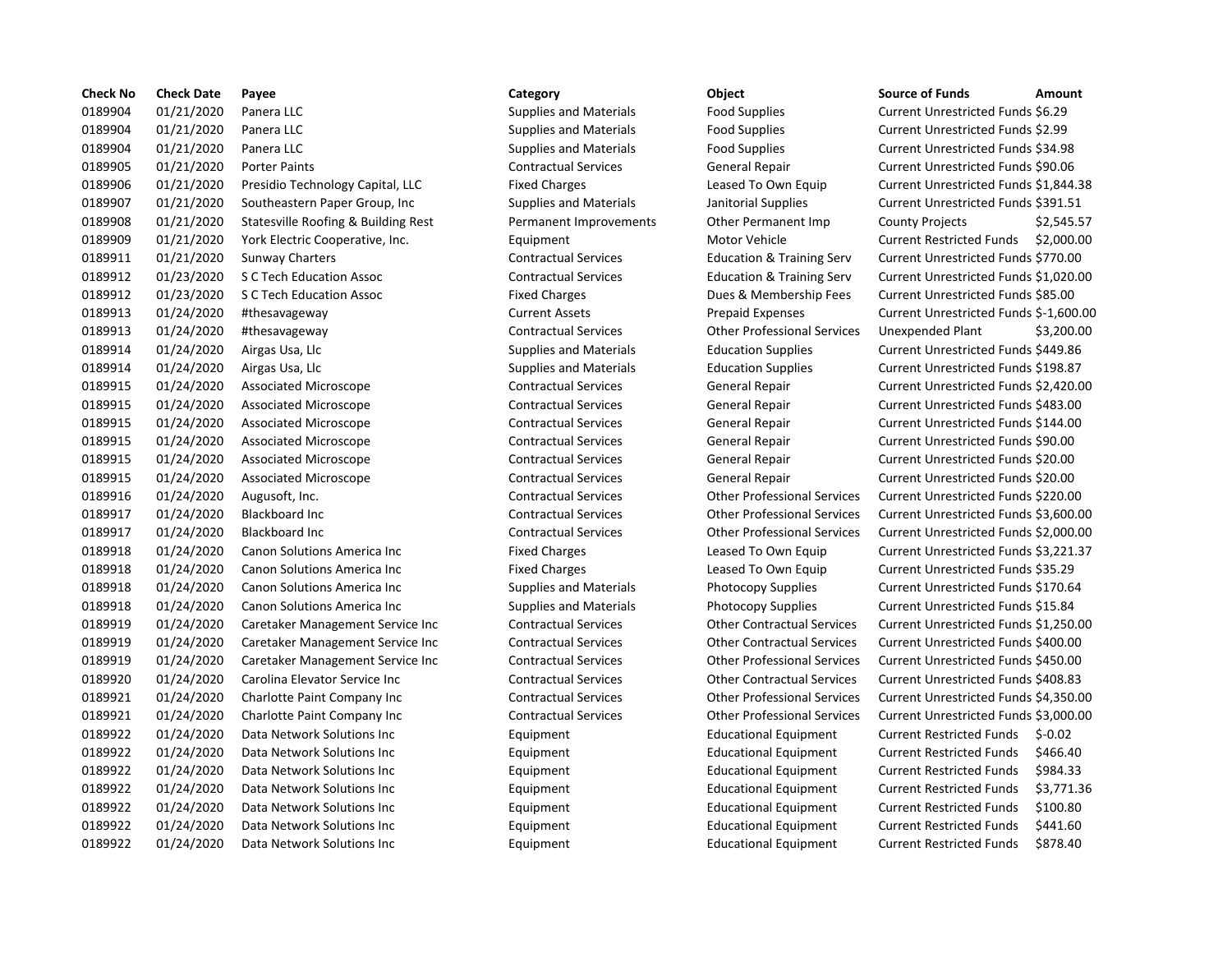| <b>Check No</b> | <b>Check Date</b> | Payee                           | Category                      | <b>Object</b>                        | <b>Source of Funds</b>               | Amount    |
|-----------------|-------------------|---------------------------------|-------------------------------|--------------------------------------|--------------------------------------|-----------|
| 0189922         | 01/24/2020        | Data Network Solutions Inc      | Equipment                     | <b>Educational Equipment</b>         | <b>Current Restricted Funds</b>      | \$9,496.8 |
| 0189922         | 01/24/2020        | Data Network Solutions Inc      | Equipment                     | <b>Educational Equipment</b>         | <b>Current Restricted Funds</b>      | \$11,640  |
| 0189922         | 01/24/2020        | Data Network Solutions Inc      | Equipment                     | <b>Educational Equipment</b>         | <b>Current Restricted Funds</b>      | \$3,880.8 |
| 0189922         | 01/24/2020        | Data Network Solutions Inc      | Equipment                     | <b>Educational Equipment</b>         | <b>Current Restricted Funds</b>      | \$3,162.2 |
| 0189922         | 01/24/2020        | Data Network Solutions Inc      | Equipment                     | <b>Educational Equipment</b>         | <b>Current Restricted Funds</b>      | \$14,625  |
| 0189922         | 01/24/2020        | Data Network Solutions Inc      | Equipment                     | <b>Educational Equipment</b>         | <b>Current Restricted Funds</b>      | \$2,518.2 |
| 0189922         | 01/24/2020        | Data Network Solutions Inc      | Equipment                     | <b>Educational Equipment</b>         | <b>Current Restricted Funds</b>      | \$2,518.2 |
| 0189922         | 01/24/2020        | Data Network Solutions Inc      | Equipment                     | <b>Educational Equipment</b>         | <b>Current Restricted Funds</b>      | \$1,930.5 |
| 0189922         | 01/24/2020        | Data Network Solutions Inc      | <b>Contractual Services</b>   | <b>Other Contractual Services</b>    | Current Unrestricted Funds \$1,398.6 |           |
| 0189922         | 01/24/2020        | Data Network Solutions Inc      | <b>Contractual Services</b>   | <b>Other Contractual Services</b>    | Current Unrestricted Funds \$9,709.2 |           |
| 0189922         | 01/24/2020        | Data Network Solutions Inc      | <b>Contractual Services</b>   | <b>Other Contractual Services</b>    | Current Unrestricted Funds \$1,618.2 |           |
| 0189923         | 01/24/2020        | Dodson Pest Control             | <b>Contractual Services</b>   | <b>Other Contractual Services</b>    | Current Unrestricted Funds \$150.00  |           |
| 0189923         | 01/24/2020        | Dodson Pest Control             | <b>Contractual Services</b>   | <b>Other Contractual Services</b>    | Current Unrestricted Funds \$499.50  |           |
| 0189924         | 01/24/2020        | ESP Associates, Inc.            | Permanent Improvements        | Reimbursables                        | Unexpended Plant                     | \$49.05   |
| 0189924         | 01/24/2020        | ESP Associates, Inc.            | Permanent Improvements        | Fees, Arch, Eng & Other              | Unexpended Plant                     | \$2,539.0 |
| 0189925         | 01/24/2020        | <b>Grove Medical</b>            | <b>Supplies and Materials</b> | <b>Education Supplies</b>            | Current Unrestricted Funds \$208.14  |           |
| 0189926         | 01/24/2020        | IData Incorporated              | <b>Contractual Services</b>   | <b>Other Professional Services</b>   | Current Unrestricted Funds \$202.50  |           |
| 0189927         | 01/24/2020        | <b>Interior Plantscapes LLC</b> | <b>Contractual Services</b>   | <b>Other Professional Services</b>   | Current Unrestricted Funds \$305.00  |           |
| 0189928         | 01/24/2020        | Jenny Linich Real Estate, LLC   | <b>Contractual Services</b>   | <b>Other Professional Services</b>   | Current Unrestricted Funds \$1,550.0 |           |
| 0189929         | 01/24/2020        | McAlister's Deli                | <b>Supplies and Materials</b> | <b>Food Supplies</b>                 | Current Unrestricted Funds \$176.10  |           |
| 0189929         | 01/24/2020        | McAlister's Deli                | <b>Contractual Services</b>   | <b>Education &amp; Training Serv</b> | Current Unrestricted Funds \$-0.01   |           |
| 0189929         | 01/24/2020        | McAlister's Deli                | <b>Contractual Services</b>   | <b>Education &amp; Training Serv</b> | Current Unrestricted Funds \$305.28  |           |
| 0189929         | 01/24/2020        | McAlister's Deli                | <b>Contractual Services</b>   | <b>Education &amp; Training Serv</b> | Current Unrestricted Funds \$381.60  |           |
| 0189929         | 01/24/2020        | McAlister's Deli                | <b>Contractual Services</b>   | <b>Education &amp; Training Serv</b> | Current Unrestricted Funds \$190.80  |           |
| 0189929         | 01/24/2020        | McAlister's Deli                | <b>Contractual Services</b>   | <b>Education &amp; Training Serv</b> | Current Unrestricted Funds \$67.92   |           |
| 0189929         | 01/24/2020        | McAlister's Deli                | <b>Contractual Services</b>   | <b>Education &amp; Training Serv</b> | Current Unrestricted Funds \$13.98   |           |
| 0189929         | 01/24/2020        | McAlister's Deli                | <b>Contractual Services</b>   | <b>Education &amp; Training Serv</b> | Current Unrestricted Funds \$75.92   |           |
| 0189929         | 01/24/2020        | McAlister's Deli                | <b>Contractual Services</b>   | <b>Education &amp; Training Serv</b> | Current Unrestricted Funds \$15.00   |           |
| 0189929         | 01/24/2020        | McAlister's Deli                | <b>Contractual Services</b>   | <b>Education &amp; Training Serv</b> | Current Unrestricted Funds \$18.98   |           |
| 0189930         | 01/24/2020        | Mid-Carolina Ahec, Inc.         | <b>Contractual Services</b>   | <b>Other Professional Services</b>   | Current Unrestricted Funds \$20.00   |           |
| 0189931         | 01/24/2020        | <b>Office Environments</b>      | <b>Contractual Services</b>   | <b>Other Professional Services</b>   | Current Unrestricted Funds \$-0.01   |           |
| 0189931         | 01/24/2020        | <b>Office Environments</b>      | <b>Contractual Services</b>   | <b>Other Professional Services</b>   | Current Unrestricted Funds \$545.40  |           |
| 0189931         | 01/24/2020        | <b>Office Environments</b>      | <b>Contractual Services</b>   | <b>Other Professional Services</b>   | Current Unrestricted Funds \$260.00  |           |
| 0189931         | 01/24/2020        | <b>Office Environments</b>      | <b>Supplies and Materials</b> | <b>Other Supplies</b>                | Unexpended Plant                     | \$5,603.9 |
| 0189931         | 01/24/2020        | <b>Office Environments</b>      | <b>Supplies and Materials</b> | <b>Other Supplies</b>                | Unexpended Plant                     | \$653.98  |
| 0189931         | 01/24/2020        | <b>Office Environments</b>      | <b>Supplies and Materials</b> | <b>Other Supplies</b>                | Unexpended Plant                     | \$140.26  |
| 0189931         | 01/24/2020        | <b>Office Environments</b>      | <b>Supplies and Materials</b> | <b>Other Supplies</b>                | Unexpended Plant                     | \$1,292.2 |
| 0189931         | 01/24/2020        | <b>Office Environments</b>      | <b>Supplies and Materials</b> | <b>Other Supplies</b>                | Unexpended Plant                     | \$350.65  |
| 0189931         | 01/24/2020        | <b>Office Environments</b>      | <b>Supplies and Materials</b> | <b>Other Supplies</b>                | Unexpended Plant                     | \$625.00  |
| 0189931         | 01/24/2020        | <b>Office Environments</b>      | <b>Supplies and Materials</b> | <b>Other Supplies</b>                | Unexpended Plant                     | \$40.00   |
| 0189931         | 01/24/2020        | <b>Office Environments</b>      | <b>Supplies and Materials</b> | <b>Other Supplies</b>                | Unexpended Plant                     | \$45.00   |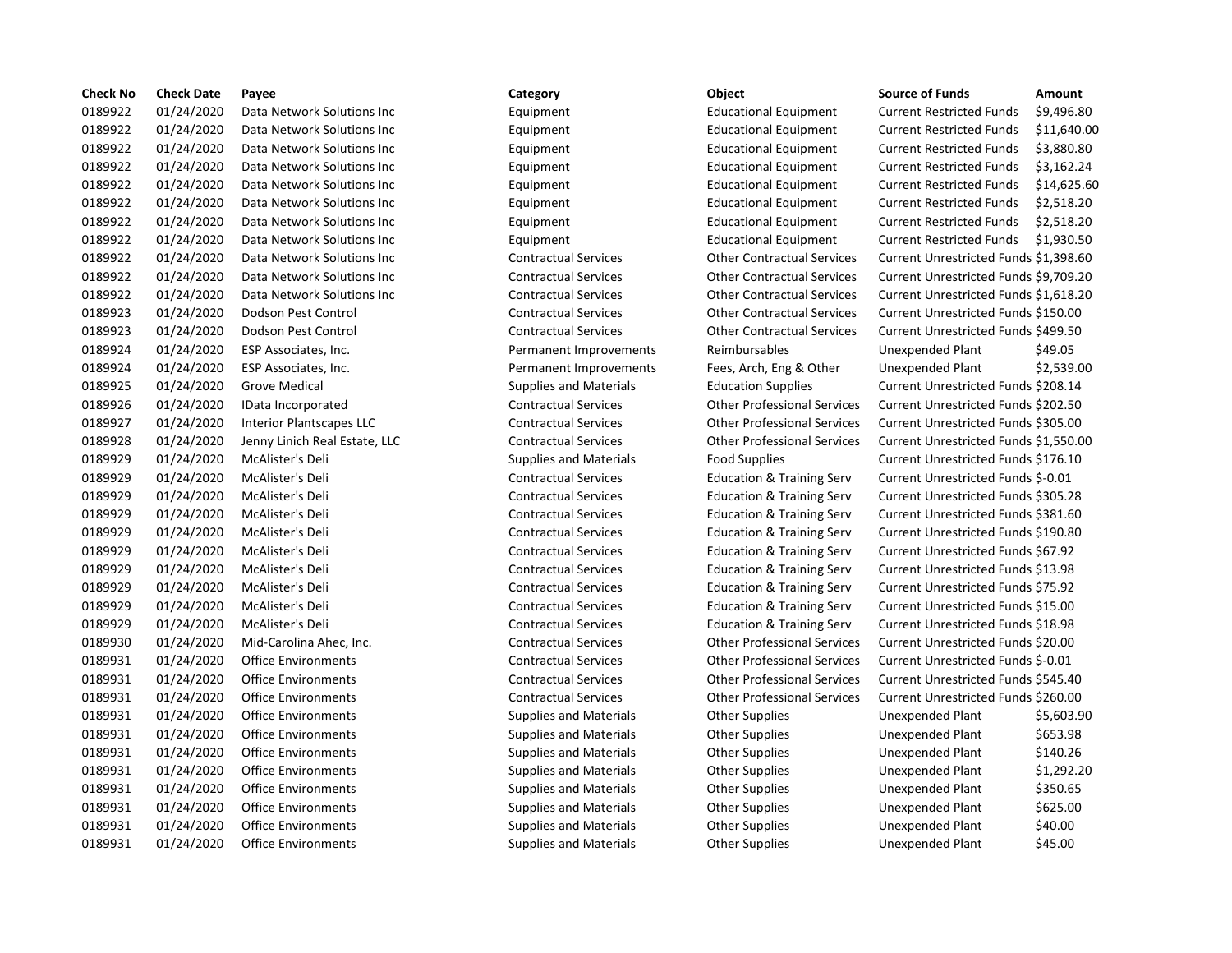| <b>Check No</b> | <b>Check Date</b> | Payee                                  | Category                      | Object                                                              | <b>Source of Funds</b>               | Amount    |
|-----------------|-------------------|----------------------------------------|-------------------------------|---------------------------------------------------------------------|--------------------------------------|-----------|
| 0189931         | 01/24/2020        | <b>Office Environments</b>             | <b>Supplies and Materials</b> | <b>Other Supplies</b>                                               | Unexpended Plant                     | \$125.00  |
| 0189932         | 01/24/2020        | <b>Radco Construction Services Inc</b> | <b>Contractual Services</b>   | <b>Other Professional Services</b>                                  | <b>County Projects</b>               | \$9,865.0 |
| 0189933         | 01/24/2020        | Record Storage Systems                 | <b>Contractual Services</b>   | Data Processing Serv                                                | Current Unrestricted Funds \$184.04  |           |
| 0189934         | 01/24/2020        | Katherine R. Simpson                   | <b>Contractual Services</b>   | <b>Other Professional Services</b>                                  | Current Unrestricted Funds \$600.00  |           |
| 0189934         | 01/24/2020        | Katherine R. Simpson                   | <b>Contractual Services</b>   | <b>Other Professional Services</b>                                  | Current Unrestricted Funds \$1,650.0 |           |
| 0189934         | 01/24/2020        | Katherine R. Simpson                   | <b>Contractual Services</b>   | <b>Other Professional Services</b>                                  | Current Unrestricted Funds \$600.00  |           |
| 0189935         | 01/24/2020        | Staffmark                              | <b>Contractual Services</b>   | <b>Other Contractual Services</b>                                   | Current Unrestricted Funds \$999.40  |           |
| 0189935         | 01/24/2020        | Staffmark                              | <b>Contractual Services</b>   | <b>Other Contractual Services</b>                                   | Current Unrestricted Funds \$482.90  |           |
| 0189935         | 01/24/2020        | Staffmark                              | <b>Contractual Services</b>   | <b>Other Contractual Services</b>                                   | Current Unrestricted Funds \$228.80  |           |
| 0189935         | 01/24/2020        | Staffmark                              | <b>Contractual Services</b>   | <b>Other Contractual Services</b>                                   | Current Unrestricted Funds \$1,029.6 |           |
| 0189937         | 01/24/2020        | <b>West Group</b>                      | Equipment                     | Library Books, Maps & Film                                          | Current Unrestricted Funds \$731.10  |           |
| 0189938         | 01/24/2020        | WRBK Oldies 90.3 Fm                    | <b>Contractual Services</b>   | Advertising                                                         | Current Unrestricted Funds \$355.00  |           |
| 0189939         | 01/24/2020        | <b>Business Card</b>                   | Travel                        | Out of State Air Trans                                              | Current Unrestricted Funds \$375.00  |           |
| 0189939         | 01/24/2020        | <b>Business Card</b>                   | <b>Contractual Services</b>   | <b>Other Professional Services</b>                                  | Current Unrestricted Funds \$262.50  |           |
| 0189939         | 01/24/2020        | <b>Business Card</b>                   | Travel                        | Out of State Lodging                                                | Current Unrestricted Funds \$1,031.1 |           |
| 0189939         | 01/24/2020        | <b>Business Card</b>                   | <b>Supplies and Materials</b> | Other Supplies                                                      | Current Restricted Funds \$125.84    |           |
| 0189939         | 01/24/2020        | <b>Business Card</b>                   | <b>Supplies and Materials</b> | <b>Food Supplies</b>                                                | Current Unrestricted Funds \$19.60   |           |
| 0189939         | 01/24/2020        | <b>Business Card</b>                   | <b>Supplies and Materials</b> | Office Supplies                                                     | Current Unrestricted Funds \$496.66  |           |
| 0189939         | 01/24/2020        | <b>Business Card</b>                   | <b>Supplies and Materials</b> | <b>Office Supplies</b>                                              | Current Unrestricted Funds \$-18.18  |           |
| 0189939         | 01/24/2020        | <b>Business Card</b>                   | Travel                        | Out of State Other Trans                                            | Current Unrestricted Funds \$93.93   |           |
| 0189939         | 01/24/2020        | <b>Business Card</b>                   | Travel                        | Out of State Registration Fees Current Unrestricted Funds \$377.10  |                                      |           |
| 0189939         | 01/24/2020        | <b>Business Card</b>                   | Travel                        | Out of State Registration Fees Current Unrestricted Funds \$-100.00 |                                      |           |
| 0189939         | 01/24/2020        | <b>Business Card</b>                   | Travel                        | Out of State Lodging                                                | Current Unrestricted Funds \$-134.99 |           |
| 0189939         | 01/24/2020        | <b>Business Card</b>                   | Travel                        | Out of State Air Trans                                              | Current Unrestricted Funds \$668.96  |           |
| 0189942         | 01/24/2020        | S C Department of Health and Enviro    | <b>Fixed Charges</b>          | Dues & Membership Fees                                              | Current Unrestricted Funds \$262.00  |           |
| 0189943         | 01/24/2020        | S C Department of Health and Enviro    | <b>Fixed Charges</b>          | Dues & Membership Fees                                              | Current Unrestricted Funds \$314.75  |           |
| 0189943         | 01/24/2020        | S C Department of Health and Enviro    | <b>Fixed Charges</b>          | Dues & Membership Fees                                              | Current Unrestricted Funds \$314.75  |           |
| 0189944         | 01/28/2020        | Eagle Wood, Inc                        | Permanent Improvements        | Other Permanent Imp                                                 | Unexpended Plant                     | \$148,36  |
| 0189945         | 01/28/2020        | Gregory Electric Company, Inc.         | Permanent Improvements        | Other Permanent Imp                                                 | <b>County Projects</b>               | \$9,940.4 |
| 0189946         | 01/28/2020        | Watson Tate Savory Architects Inc      | Permanent Improvements        | Fees, Arch, Eng & Other                                             | Unexpended Plant                     | \$8,779.4 |
| 0189946         | 01/28/2020        | Watson Tate Savory Architects Inc      | Permanent Improvements        | Reimbursables                                                       | Unexpended Plant                     | \$786.17  |
| 0189947         | 01/28/2020        | PANDTL, INC                            | <b>Contractual Services</b>   | <b>Other Professional Services</b>                                  | Unexpended Plant                     | \$2,800.0 |
| 0189948         | 01/28/2020        | <b>Stripe Masters</b>                  | <b>Contractual Services</b>   | <b>Other Professional Services</b>                                  | Current Unrestricted Funds \$1,439.0 |           |
| 0189948         | 01/28/2020        | <b>Stripe Masters</b>                  | <b>Contractual Services</b>   | <b>Other Professional Services</b>                                  | Current Unrestricted Funds \$1,790.0 |           |
| 0189949         | 01/28/2020        | American Airlines, Inc.                | Travel                        | Out of State Air Trans                                              | Current Unrestricted Funds \$377.00  |           |
| 0189949         | 01/28/2020        | American Airlines, Inc.                | Travel                        | Out of State Air Trans                                              | Current Unrestricted Funds \$297.09  |           |
| 0189949         | 01/28/2020        | American Airlines, Inc.                | Travel                        | Out of State Air Trans                                              | Current Unrestricted Funds \$377.00  |           |
| 0189949         | 01/28/2020        | American Airlines, Inc.                | Travel                        | In State Lodging                                                    | Current Unrestricted Funds \$15.00   |           |
| 0189949         | 01/28/2020        | American Airlines, Inc.                | Travel                        | In State Lodging                                                    | Current Unrestricted Funds \$15.00   |           |
| 0189949         | 01/28/2020        | American Airlines, Inc.                | Travel                        | In State Lodging                                                    | Current Unrestricted Funds \$15.00   |           |
| 0189949         | 01/28/2020        | American Airlines, Inc.                | Travel                        | In State Lodging                                                    | Current Unrestricted Funds \$15.00   |           |

# Travel **1208 In State Lodging Current Unrestricted Funds \$15.00**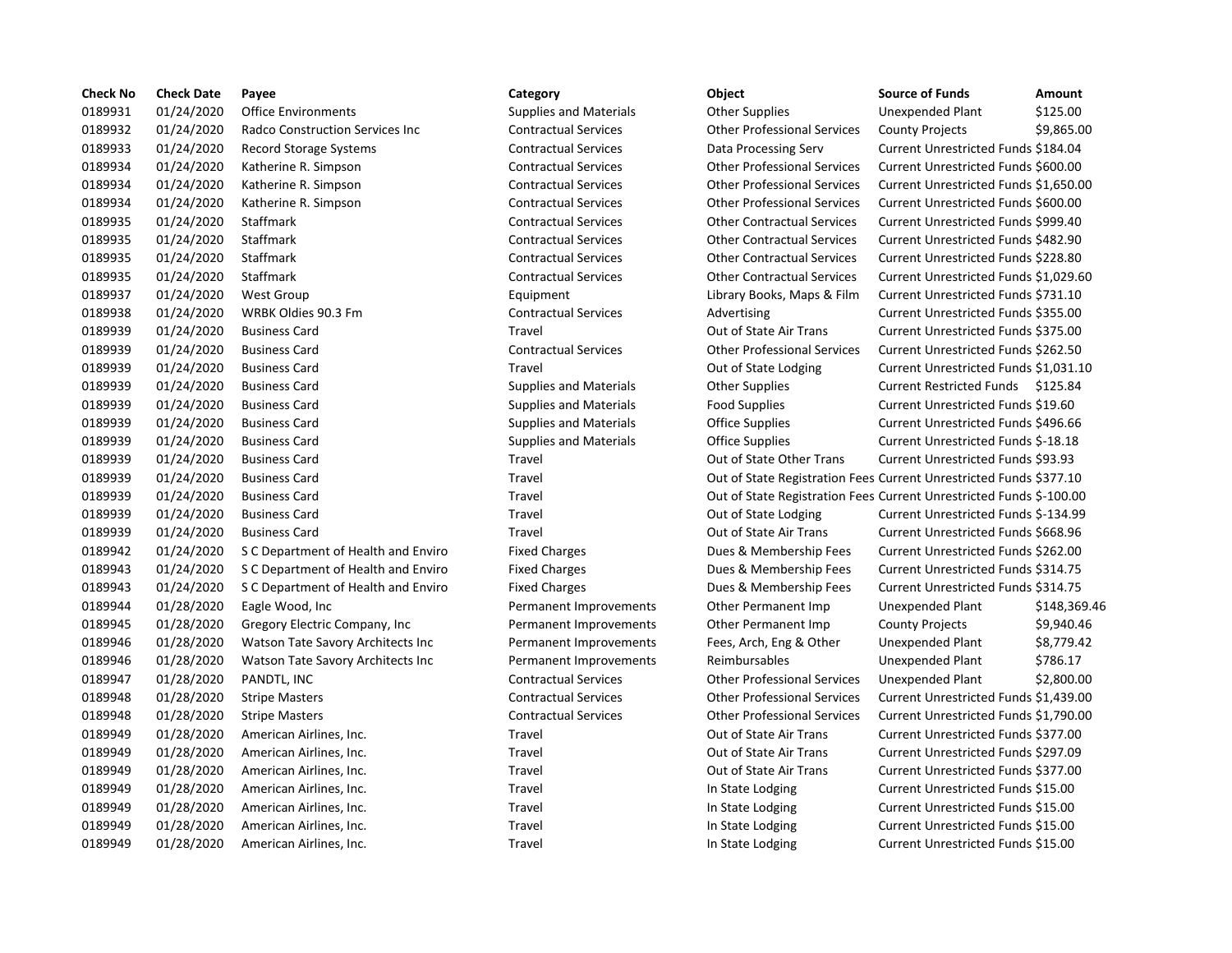| <b>Check No</b> | <b>Check Date</b> | Payee                                     | Category                                             | Object                                                             | <b>Source of Funds</b>                | <b>Amount</b> |
|-----------------|-------------------|-------------------------------------------|------------------------------------------------------|--------------------------------------------------------------------|---------------------------------------|---------------|
| 0189949         | 01/28/2020        | American Airlines, Inc.                   | Travel                                               | In State Lodging                                                   | Current Unrestricted Funds \$15.00    |               |
| 0189950         | 01/28/2020        | applya Occupational Solutions LLC         | Op Revenue - Other Current Unres ARC PT BKGD DRG TST |                                                                    | Current Unrestricted Funds \$56.10    |               |
| 0189951         | 01/28/2020        | applya Occupational Solutions LLC         | <b>Contractual Services</b>                          | <b>Other Professional Services</b>                                 | Current Unrestricted Funds \$364.65   |               |
| 0189952         | 01/28/2020        | Barnes and Noble College Bookstore        | <b>Current Liabilities</b>                           | A/P Student Barnes & Noble                                         | Current Unrestricted Funds \$6,341.33 |               |
| 0189953         | 01/28/2020        | <b>Chester County Chamber of Commerce</b> | <b>Fixed Charges</b>                                 | Dues & Membership Fees                                             | Current Unrestricted Funds \$525.00   |               |
| 0189954         | 01/28/2020        | <b>Chester Rental Uniform</b>             | <b>Supplies and Materials</b>                        | <b>Clothing Supplies</b>                                           | Current Unrestricted Funds \$13.99    |               |
| 0189954         | 01/28/2020        | <b>Chester Rental Uniform</b>             | <b>Supplies and Materials</b>                        | <b>Clothing Supplies</b>                                           | Current Unrestricted Funds \$13.99    |               |
| 0189954         | 01/28/2020        | <b>Chester Rental Uniform</b>             | <b>Supplies and Materials</b>                        | <b>Clothing Supplies</b>                                           | Current Unrestricted Funds \$13.99    |               |
| 0189954         | 01/28/2020        | <b>Chester Rental Uniform</b>             | Supplies and Materials                               | <b>Clothing Supplies</b>                                           | Current Unrestricted Funds \$13.99    |               |
| 0189954         | 01/28/2020        | <b>Chester Rental Uniform</b>             | <b>Current Liabilities</b>                           | Uniform                                                            | Current Unrestricted Funds \$14.00    |               |
| 0189954         | 01/28/2020        | <b>Chester Rental Uniform</b>             | <b>Current Liabilities</b>                           | Uniform                                                            | Current Unrestricted Funds \$14.00    |               |
| 0189954         | 01/28/2020        | <b>Chester Rental Uniform</b>             | <b>Current Liabilities</b>                           | Uniform                                                            | Current Unrestricted Funds \$14.00    |               |
| 0189954         | 01/28/2020        | <b>Chester Rental Uniform</b>             | <b>Current Liabilities</b>                           | Uniform                                                            | Current Unrestricted Funds \$14.00    |               |
| 0189955         | 01/28/2020        | Insurance Reserve Fund                    | <b>Fixed Charges</b>                                 | <b>Insurance Non-State</b>                                         | Current Unrestricted Funds \$27.60    |               |
| 0189956         | 01/28/2020        | Michael C. Gentry                         | <b>Contractual Services</b>                          | <b>Other Professional Services</b>                                 | Unexpended Plant                      | \$300.00      |
| 0189957         | 01/28/2020        | Lancaster County Chamber of Commerc       | <b>Fixed Charges</b>                                 | Dues & Membership Fees                                             | Current Unrestricted Funds \$350.00   |               |
| 0189958         | 01/28/2020        | Rotary Club of Rock Hill                  | <b>Fixed Charges</b>                                 | Dues & Membership Fees                                             | Current Unrestricted Funds \$150.00   |               |
| 0189961         | 01/28/2020        | <b>Business Card</b>                      | <b>Supplies and Materials</b>                        | <b>Office Supplies</b>                                             | Current Unrestricted Funds \$49.64    |               |
| 0189961         | 01/28/2020        | <b>Business Card</b>                      | <b>Supplies and Materials</b>                        | <b>Food Supplies</b>                                               | Current Unrestricted Funds \$32.92    |               |
| 0189961         | 01/28/2020        | <b>Business Card</b>                      | Supplies and Materials                               | Major Supplies                                                     | Current Unrestricted Funds \$238.81   |               |
| 0189961         | 01/28/2020        | <b>Business Card</b>                      | Travel                                               | Out of State Registration Fees Current Unrestricted Funds \$465.00 |                                       |               |
| 0189961         | 01/28/2020        | <b>Business Card</b>                      | <b>Supplies and Materials</b>                        | <b>Other Supplies</b>                                              | Unexpended Plant                      | \$654.12      |
| 0189962         | 01/28/2020        | <b>Piedmont Technical College</b>         | Travel                                               | In State Registration Fee                                          | Current Unrestricted Funds \$85.00    |               |
| 0189963         | 01/29/2020        | Airgas Usa, Llc                           | <b>Supplies and Materials</b>                        | <b>Education Supplies</b>                                          | Current Unrestricted Funds \$23.88    |               |
| 0189964         | 01/29/2020        | Beam Construction Company, Inc.           | Permanent Improvements                               | Renov of Build & Add                                               | Unexpended Plant                      | \$357,091.55  |
| 0189965         | 01/29/2020        | Churchich Recreation & Design, Inc.       | <b>Supplies and Materials</b>                        | <b>Other Supplies</b>                                              | Unexpended Plant                      | \$8,231.00    |
| 0189965         | 01/29/2020        | Churchich Recreation & Design, Inc.       | <b>Supplies and Materials</b>                        | <b>Other Supplies</b>                                              | Unexpended Plant                      | \$7,500.00    |
| 0189965         | 01/29/2020        | Churchich Recreation & Design, Inc.       | <b>Supplies and Materials</b>                        | Other Supplies                                                     | Unexpended Plant                      | \$2,350.00    |
| 0189965         | 01/29/2020        | Churchich Recreation & Design, Inc.       | <b>Supplies and Materials</b>                        | <b>Other Supplies</b>                                              | Unexpended Plant                      | \$1,340.00    |
| 0189966         | 01/29/2020        | Lake Junaluska Assembly, Inc.             | <b>Current Assets</b>                                | <b>Prepaid Expenses</b>                                            | Current Unrestricted Funds \$500.00   |               |
| 0189968         | 01/29/2020        | AdvantaClean of York County/South C       | <b>Contractual Services</b>                          | <b>Other Professional Services</b>                                 | Current Unrestricted Funds \$4,550.00 |               |
| E0009053        | 01/13/2020        | <b>YTC</b> Employee                       | Travel                                               | In State Meals                                                     | Current Unrestricted Funds \$21.50    |               |
| E0009053        | 01/13/2020        | <b>YTC Employee</b>                       | Travel                                               | In State Lodging                                                   | Current Unrestricted Funds \$275.32   |               |
| E0009054        | 01/17/2020        | <b>YTC Employee</b>                       | Travel                                               | In State Meals                                                     | Current Unrestricted Funds \$44.00    |               |
| E0009054        | 01/17/2020        | <b>YTC Employee</b>                       | Travel                                               | In State Misc Travel Exp                                           | Current Unrestricted Funds \$31.53    |               |
| E0009055        | 01/17/2020        | <b>YTC Employee</b>                       | Travel                                               | In State Priv Auto                                                 | Current Unrestricted Funds \$70.14    |               |
| E0009056        | 01/17/2020        | <b>YTC Employee</b>                       | Travel                                               | Out of State Other Trans                                           | Current Unrestricted Funds \$141.70   |               |
| E0009056        | 01/17/2020        | <b>YTC Employee</b>                       | Travel                                               | Out of State Meals                                                 | Current Unrestricted Funds \$83.24    |               |
| E0009056        | 01/17/2020        | <b>YTC Employee</b>                       | Travel                                               | Out of State Misc Travel                                           | Current Unrestricted Funds \$28.00    |               |
| E0009057        | 01/17/2020        | <b>YTC Employee</b>                       | Travel                                               | In State Priv Auto                                                 | Current Unrestricted Funds \$337.37   |               |
| E0009058        | 01/17/2020        | <b>YTC Employee</b>                       | Travel                                               | Out of State Meals                                                 | Current Unrestricted Funds \$173.16   |               |